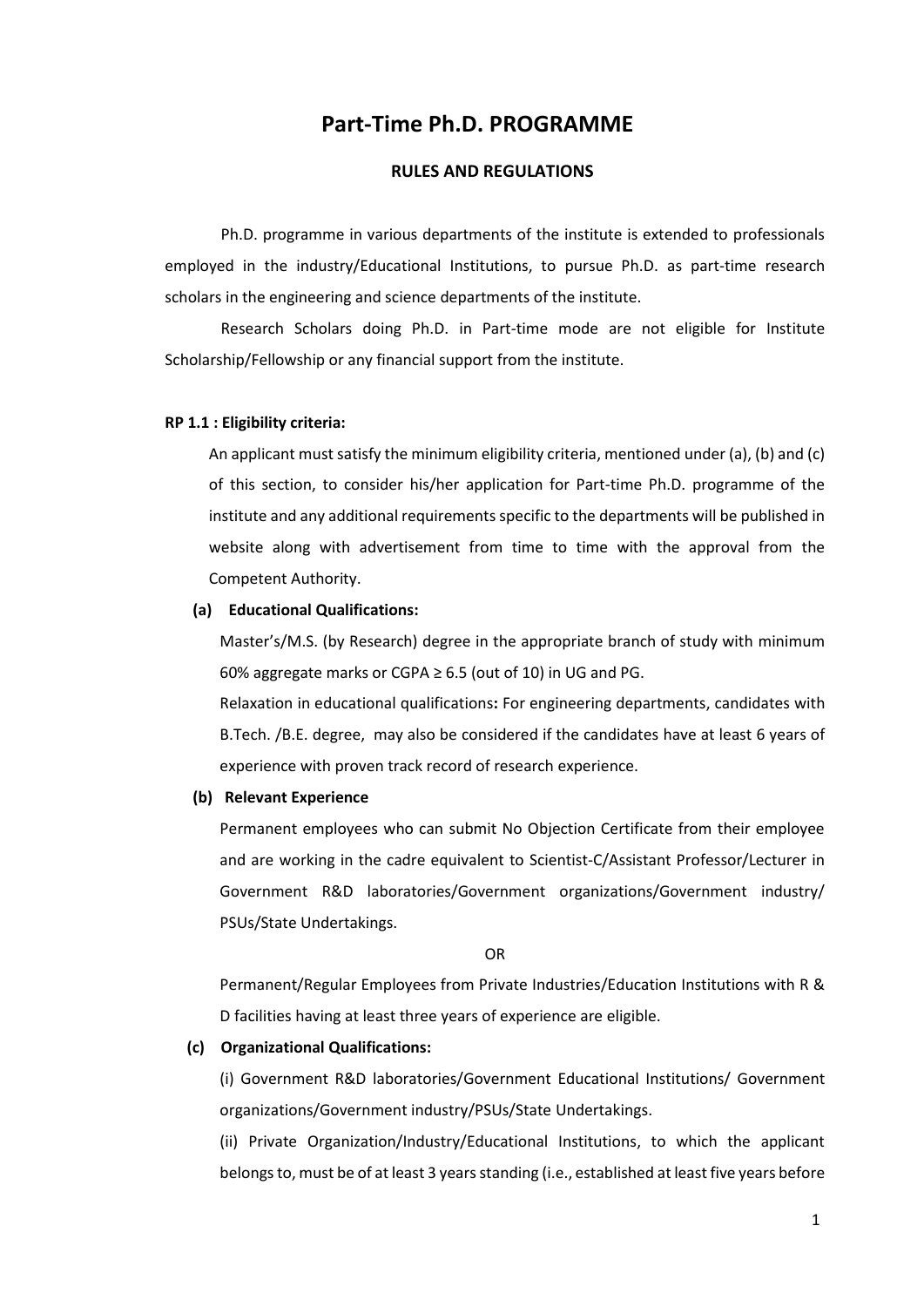the last date of applying for Ph.D. (Part-time) admission as per the advertisement) with membership in CII/ASSOCHEM or any other equivalent membership.

## **RP 1.2: Selection Procedure**

Eligible candidates possessing the minimum educational qualifications and satisfying additional criteria set announced by the Competent Authority from time to time only will be called for an interview to be conducted by the Selection Committee(s).

#### **RP 1.3: Admission**

i. Candidates whose selection is approved by the Chairman, Senate, will be admitted to the Ph. D. programme after payment of prescribed fees.

### **RP 1.4: Choice of Guide**

- (a) Allotment of guide to research scholars will be done by the Competent Authority taking into consideration (i) the preferences given by the research scholars and guides, (ii) number of research scholars with the guide and (iii) area of research.
- (b) Scholar may have Co-Supervisor from his/her parent organization with recommendation of Doctoral Committee.
- (c) There shall be not more than two guides from the institute for a research scholar.

## **RP 1.5: Change/Addition of Guide**

The Doctoral Committee of a research scholar may recommend change of guide or appointment of a co-guide for valid reasons.

## **RP 2.1 Doctoral Committee**

For a research scholar, his/her guide will communicate, by duly filling the prescribed form, to the Head of the Institution or his nominee, the area of research, the name(s) of guide(s) and faculty members together with their specializations, for constituting Doctoral Committee of that research scholar. This should be completed within 2 weeks from the date of joining of a research scholar.

The following is the composition of the Doctoral Committee:

|    | Head of the Institute or his nominee                                                                 | Chairman  |
|----|------------------------------------------------------------------------------------------------------|-----------|
| 2. | Research Guide(s) (One Member from the department and<br>another member from the parent organization | Member(s) |
| 3. | A minimum of two faculty members from                                                                | Member    |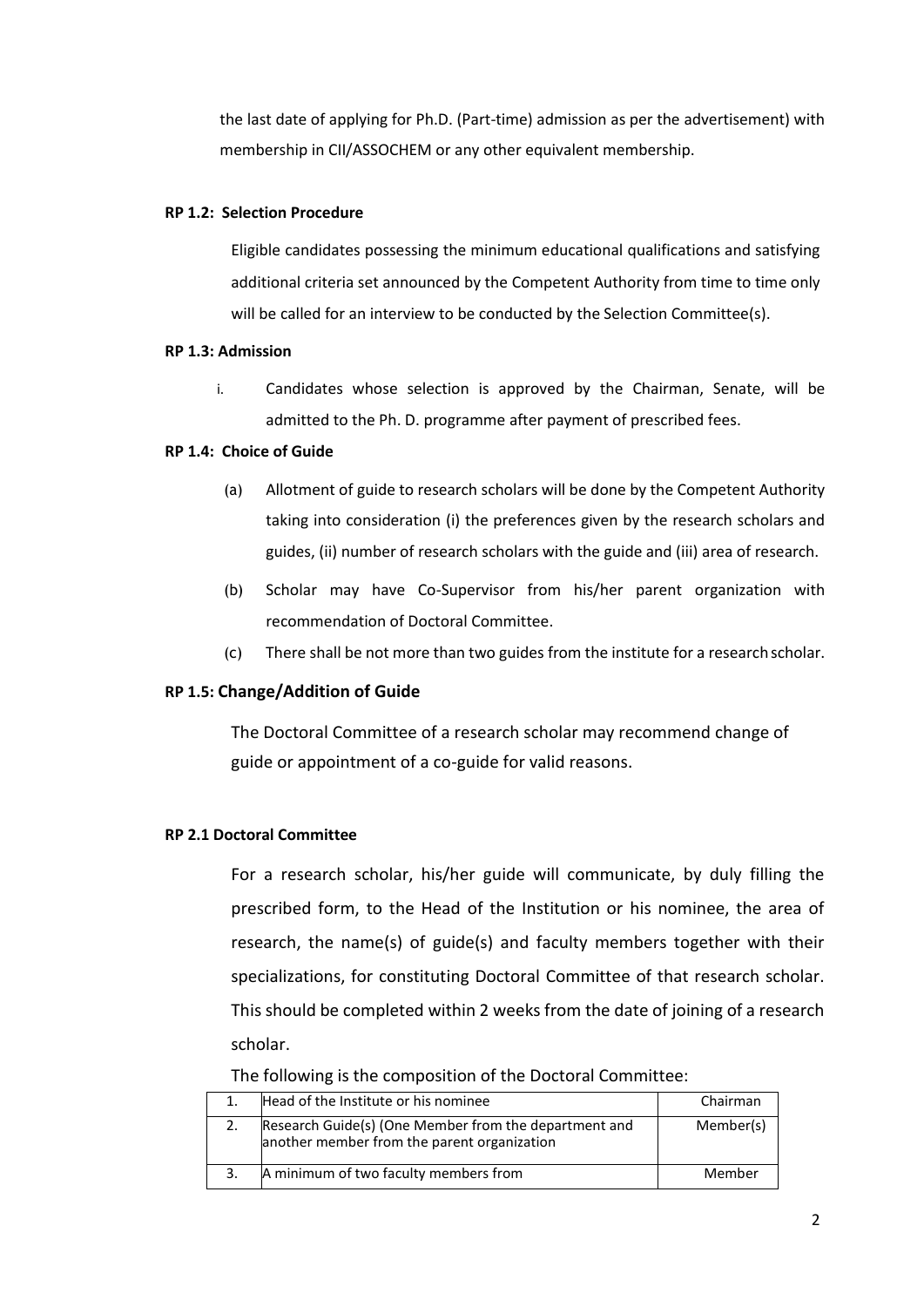| Department/Institute                                |        |
|-----------------------------------------------------|--------|
| One faculty member from the other reputed Institute | Member |

In case any member goes on leave exceeding one year duration, or resigns from the Institute, the Chairman, Senate, or his nominee will nominate another member on the suggestion of the Chairman, Doctoral committee. Scientific/Design staff and others who are eligible to guide Ph.D. scholars may be nominated as members of the DoctoralCommittee.

#### **RP 2.2 Registration**

The Doctoral Committee will meet normally within one week of being constituted, where the research scholar will make a presentation. The Doctoral Committee will fix/ approve the date of registration for the Ph. D. programme, consider the proposed research topic and prescribe/approve the courses of study in this meeting.

#### **RP 3.1: Course Work**

The Doctoral Committee will normally prescribe two core courses and at least four electives. The prescribed courses shall be post-graduate level courses of the Institute or from courses offered in another reputed Institutes, if need arises.

(a) Research scholars in the Engineering shall complete the prescribed courses with minimum of 12 credits. In cases where the scholar is directly admitted to the Ph.D programme in Engineering with a Bachelor's degree in Engineering/Technology, the scholar should successfully complete prescribed courses with minimum 24 credits.

(b) Research scholars in the Sciences shall complete the prescribed courses with minimum of 16 credits. In cases where the scholar is directly admitted to the Ph.D programme in Sciences with a Bachelor's degree in Engineering/Technology, the scholar should successfully complete prescribed courses with minimum 24 credits.

(c) The Doctoral Committee may prescribe additional courses for research scholars wherever found necessary.

(d) Every research scholar shall complete also Research methodology or related soft skill course with zero credits.

#### (e) Grades

Based on the performance of the research scholar, he/she is awarded a final grade at the end of the semester in each course. The grades and the corresponding grade points are as follows:

| Grade | Points |
|-------|--------|
| ς     | 10     |
| A     | q      |
| В     | 8      |
| C     |        |
|       | հ      |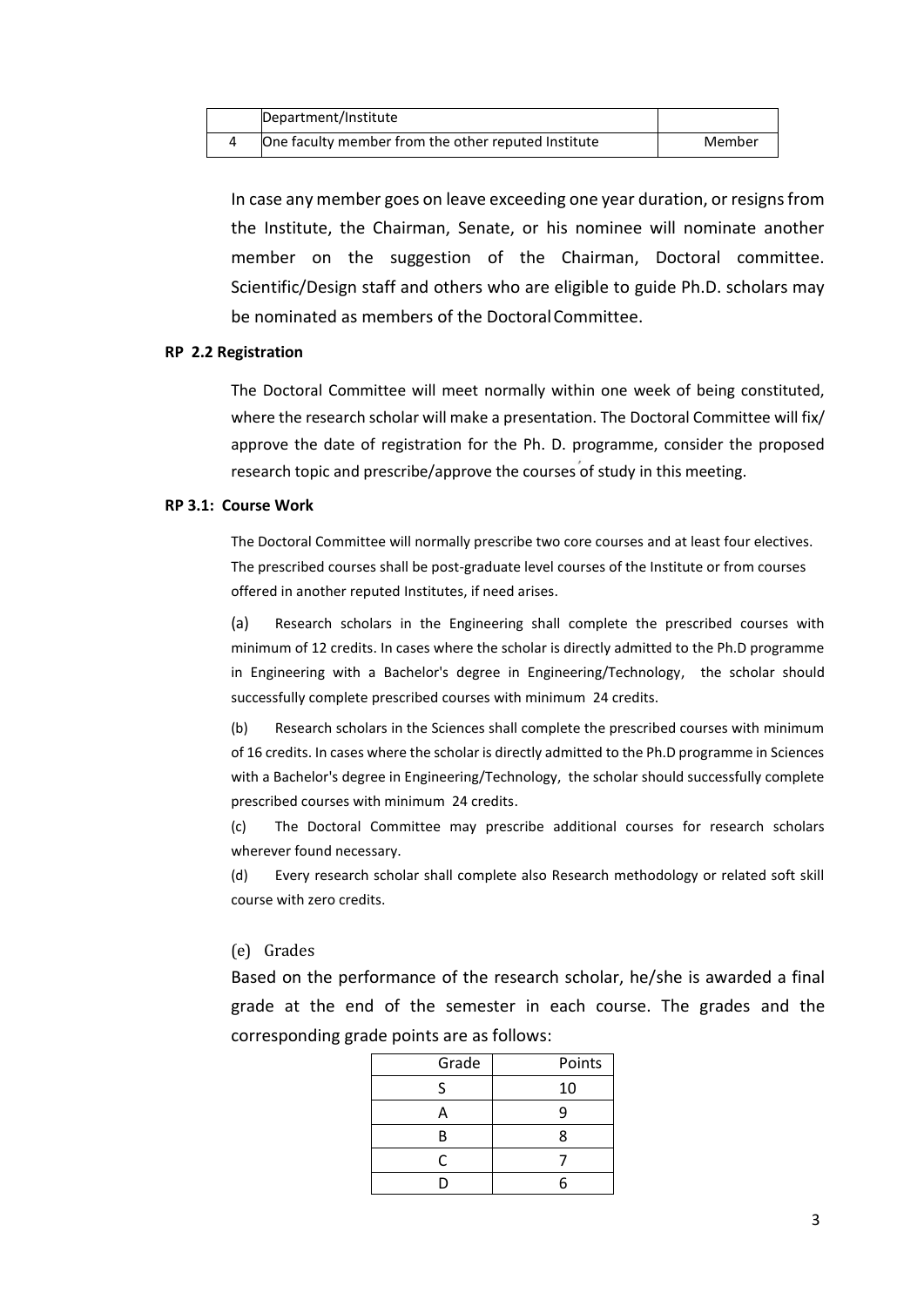Research scholars shall obtain a minimum CGPA of 7.5 in the courses taken by them subject to a minimum of "C" grade in the prescribed courses. If more than the minimum required electives have been taken, only the electives with the best performance will be considered for computing the CGPA.

A student is considered to have completed a subject successfully and earned the credits if he/she secures a grade other than D. Once a subject successfully completed, it cannot be repeated.

The GPA will be calculated according to the formula

$$
GPA = \Sigma(C \times GP) \div \Sigma C
$$

Where C is the credit for the course and GP is the grade point obtained for the successfully completed course and ΣC is sum of credits of the courses that are successfully completed in that semester

#### **RP 3.2 Progress Report**

- a) A registered research scholar shall submit a report in the required format every six months. The report should be routed through the Doctoral committee to the Academic section for further processing.
- b) The progress made by a research scholar shall be reviewed by the DoctoralCommittee every semester. Continuation of registration and award/continuation of scholarship/ Research Assistantship will be based on the recommendation of the Doctoral Committee. Inadequacy of effort/progress can be a reason for cancellation of registration.
- c) All part-time research scholars are required to enroll in person each semester on the stipulated date till their submission of thesis after payment of the requisite fees.

#### **RP 3.4 Residential Requirement**

- (a) For part-time candidates having R&D facilities, the residential requirement may be reduced to at least one semester if he is under self-study, or at least two semesters out of which one semester at a stretch, if he/she is registered for the course work.
- (b) For part-time candidates with at least 10 years of research experience in R&D Organizations, with the special permission of the Doctoral Committee and approval of the Chairman, Senate, the residential requirement may be waived-off completely. Nevertheless, it is mandatory for such candidates also to complete the course work for the prescribed number of credits on self-study mode, by submitting assignments and giving tests/examinations etc., as prescribed for any regular course at IIITDM-Kurnool. However, at least one seminar per semester before Doctoral Committee is mandatory to review his/her progress.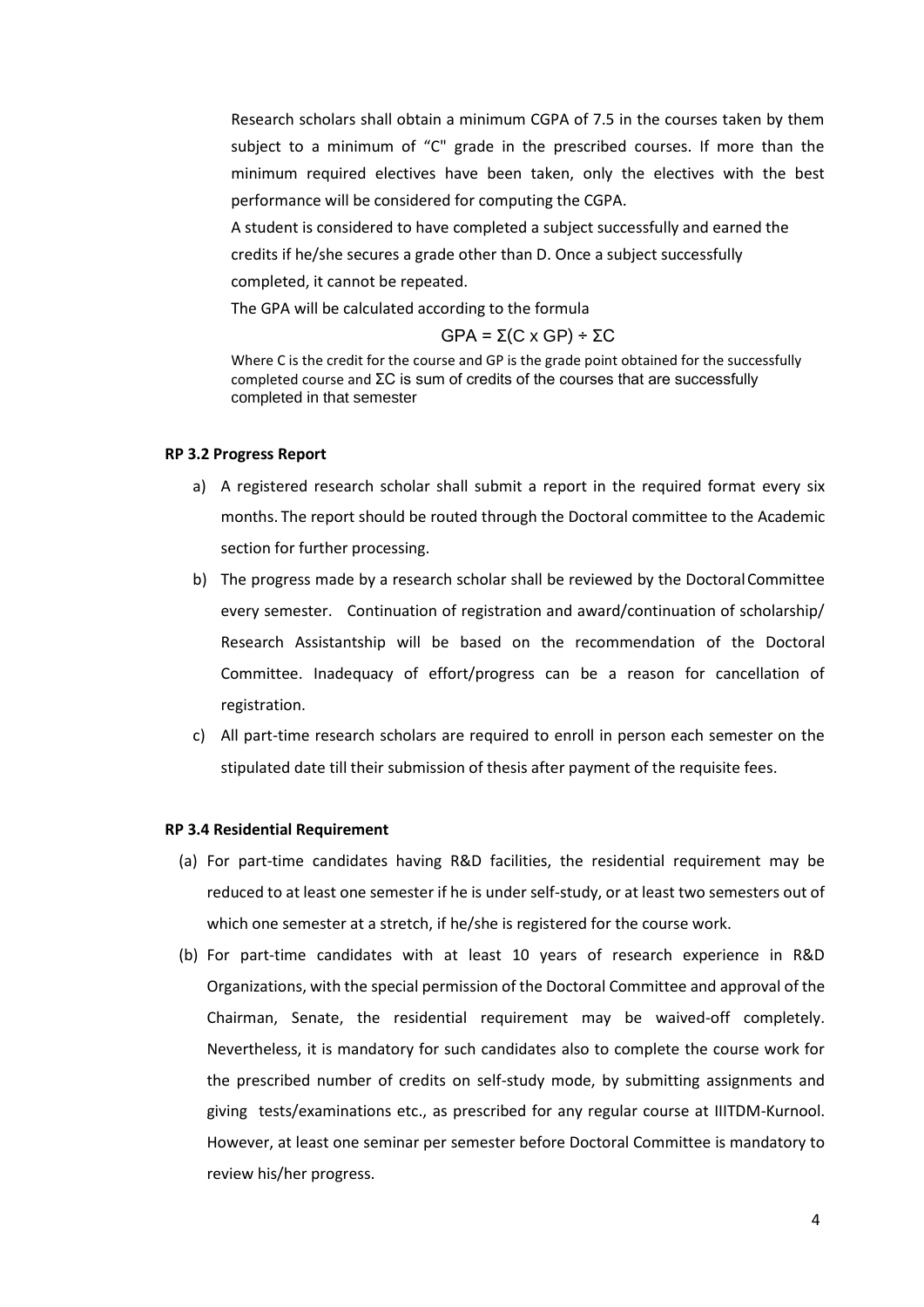- (c) For all part-time candidates, mandatory residential requirement of one semester at a stretch is applicable, if he/she is registered for the course work or with a break of maximum three times (i.e., two months each time) if he/she is registering the course work under self-study.
- (d) Registration of a candidate for the Ph.D degree shall be effective, normally, from the date of joining and shall remain valid for a period of eight years before the expiry of which he/she will be required to submit the thesis. In the event of a candidate failing to submit his/her thesis within the period, his/ her registration shall lapse automatically.
- (e) Under normal circumstances , a Candidate is not eligible for re-registration for Ph. D. after cancellation of his / her earlier registration for any reason. Based on the merits of the individual case and taking into consideration any special circumstances, a candidate may be considered for re- registration.
- (f) If a candidate requires a pause during Ph.D due to his professional or personal reasons, he/she will be allowed after the approval of recommendations of Doctoral Committee by the Director. In any circumstances, maximum period for break will be one year.

## **RP 3.5: Comprehensive viva-voce Examination**

- a. Every research scholar shall take and perform satisfactorily in a Comprehensive Examination. The comprehensive Examination shall be conducted by a Comprehensive Examination Committee, consisting of the supervisor and at least two other faculty members of the Institute nominated by the Chairman of Doctoral Committee.
	- i. If the performance of a research scholar in the Comprehensive Examination in the first attempt is not satisfactory, he / she will be given one more opportunity to appear for the comprehensive examination within six months of the first attempt.
	- ii. The registration of a research scholar who fails to complete successfully the Comprehensive Examination in two attempts, will be cancelled.
	- iii. The objective of the Comprehensive Examination is to test the general capability of the research scholar and the breadth of his / her field of research. The Comprehensive Examination will usually consist of a written test and/or oral examination.
	- iv. The Comprehensive Examination Committee shall intimate to the research scholar sufficiently in advance the scope of the Comprehensive Examination, to enable the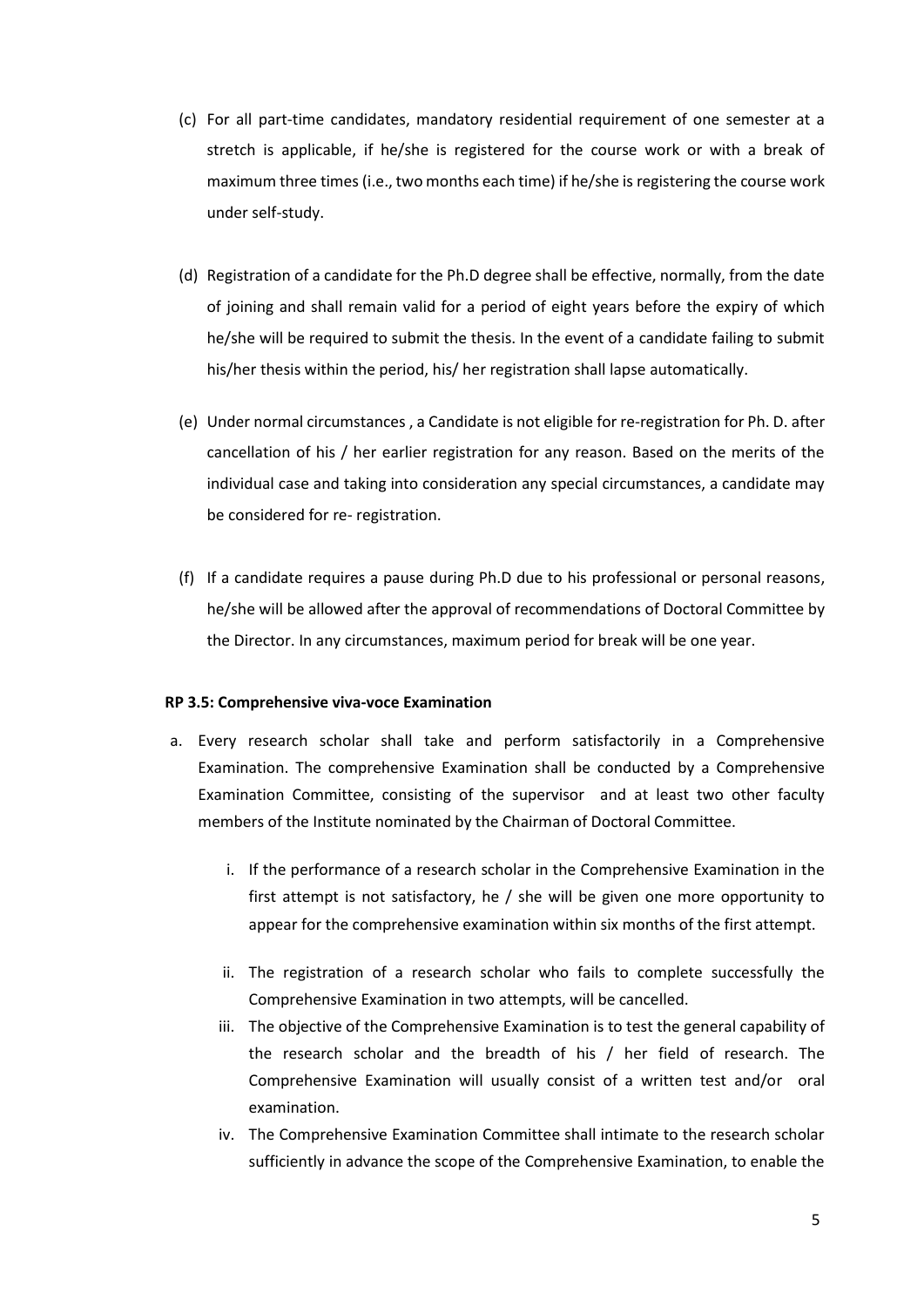scholar to prepare adequately for it.

b. The research scholars are normally expected to complete successfully the Comprehensive Examination within a year after his/her registration in the Ph. D programme and in any case not later than three semesters after his/her registration in the Ph.D programme.

## **RP 4.1 Maximum Duration of Programme**

Research Scholars should submit the thesis within 7 years from the date of registration. The Doctoral Committee may extend the period for submission of the thesis further 2 years for parttime research scholars. The minimum period for submission of thesis is 5 years after the registration of programme.

## **RP 4.2 Withdrawal from the programme**

A scholar may be permitted by the Head of the Institute to withdraw from the programme for a semester or longer for reasons of ill health or other valid grounds duly recommended by the Doctoral Committee. Normally a scholar will be permitted to discontinue from the programme only for a maximum continuous period of two semesters.

## **RP 4.3: Cancellation of Registration**

- a) The registration of research scholar whose progress is not found to be satisfactory by the Doctoral Committee or who has not enrolled is liable to be cancelled.
- b) The registration of a research scholar who has not submitted his/her thesis before the end of the maximum permissible period will be cancelled.

## **RP 5.1: Synopsis**

- **a)** On satisfactory completion of the prescribed courses, the comprehensive examination and the research work, the scholar shall submit the requisite number of copies of the synopsis of his/her research work in the required format through proper channel to the Academic Section for further processing. Prior to submission of the synopsis, the scholar is required to give at least two seminars on the topic of his/her research and have at least one paper either published or accepted for publication as in RP 5.1(b).
- **b)** The research scholar shall present the synopsis before the Doctoral Committee. The Doctoral committee will, if it considers the work to be adequate and satisfactory (at least two research papers published/accepted for publication in SCI/e-SCI journals), permit the research scholar to submit the thesis and recommend a panel of at least ten examiners from outside the Institute (5 from abroad and 5 from reputed Institutions/R&D Organizations in India).

## **RP 5.2 Submission of thesis**

The research scholar shall, within one month of acceptance of the Synopsis, submit required number of copies of the thesis as stipulated. The Doctoral Committee may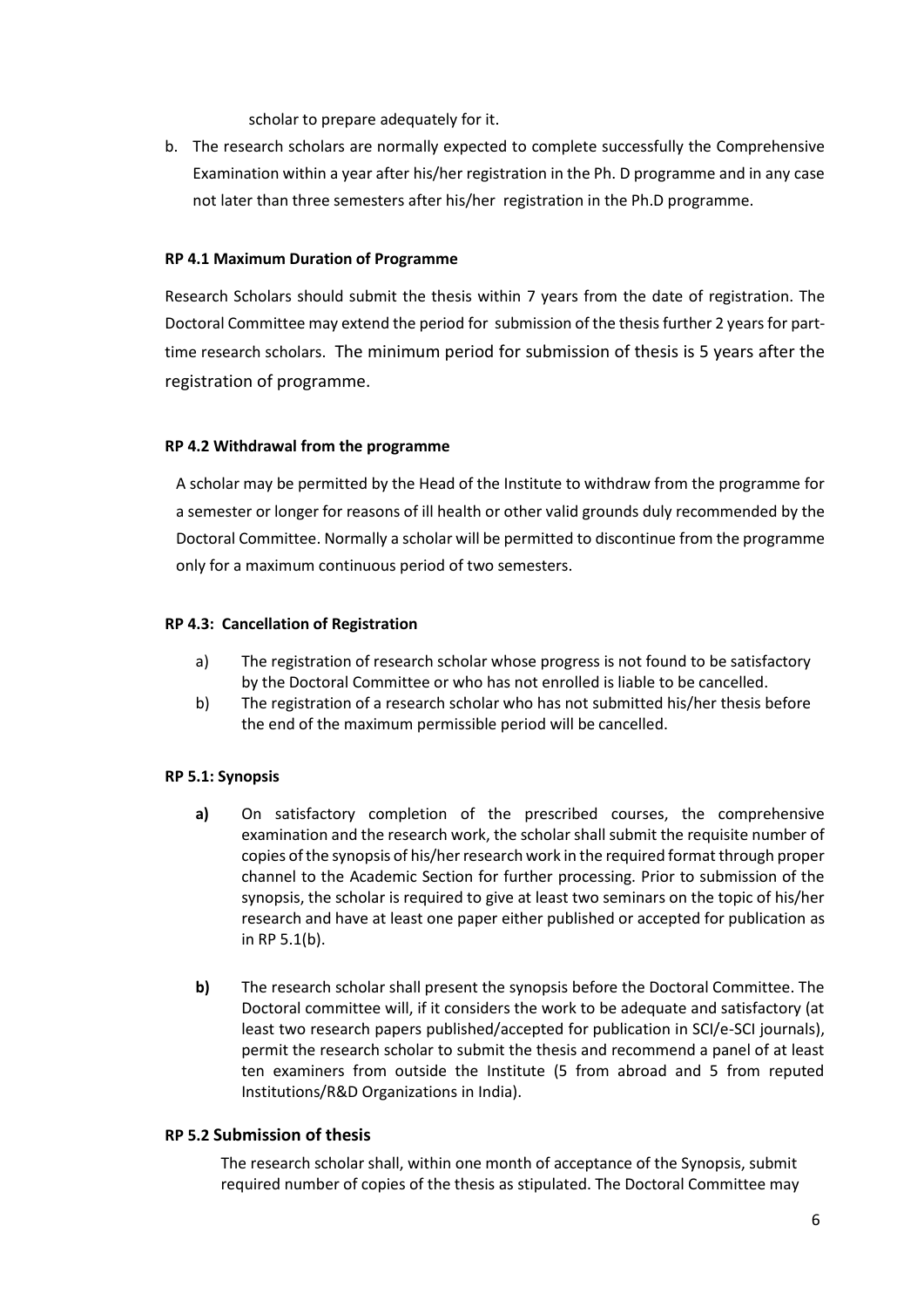grant additional time beyond one month on request from the scholar for valid reasons. Minimum number of SCI paper required for thesis submission is 2.

### **RP 5.3 Panel of Examiners**

The thesis shall be referred to two examiners chosen by the Chairman, Senate or his/her Nominee, from among the panel of examiners recommended by the Doctoral Committee, for evaluation.

### **RP 5.4 Thesis Adjudication**

- a. The examiner is expected to send the report on the thesis within two months fromthe date of receipt of the thesis.
- b. In case of undue delay in receiving the thesis report, the Chairman, Senate or his/her nominee shall appoint another examiner in his/her place for evaluating the thesis.
- c. If one of the two examiners declares the thesis as not recommended, the thesis shall be referred to a third examiner from the panel for evaluation.
- d. If an examiner suggests resubmission of the thesis, after revision, the research scholar will be allowed to resubmit the theses within the time stipulated by the Doctoral Committee, failing which the revised thesis will not be accepted and his/her registration will be cancelled.
- e. If two examiners, after referral to a third examiner, if necessary, report the thesis as not recommended, the registration of the scholar shall stand cancelled.
- f. If reports of two examiners after referral to a third examiner, if necessary, declare the thesis as recommended, the Doctoral Committee will consider the reports and recommend for conduct of viva voce which will be conducted normally not earlier than two weeks from the date of the constitution of the viva voce board. The Doctoral Committee will suggest a panel of at least four expert members out of which one member will be nominated for the viva voce board.

In all other cases, not covered by the above Regulations, the matter will be referred tothe Doctoral Committee for consideration.

## **RP 5.5: Viva-Voce examination**

The following is the composition of the viva voce Board:

|    | Head of the Institute or his/her nominee                                                                                                             | Chairman  |
|----|------------------------------------------------------------------------------------------------------------------------------------------------------|-----------|
| 2) | The examiner of the thesis from within the country, or a                                                                                             | Member    |
|    | specialist in the subject nominated by the Chairman, Senate<br>or his/her nominee from the panel of examiners Approved<br>by the Doctoral Committee. |           |
| 3) | Research Guide(s)                                                                                                                                    | Member(s) |
| 4) | A Specialist either from the Institute or outside from the                                                                                           | Member    |
|    |                                                                                                                                                      |           |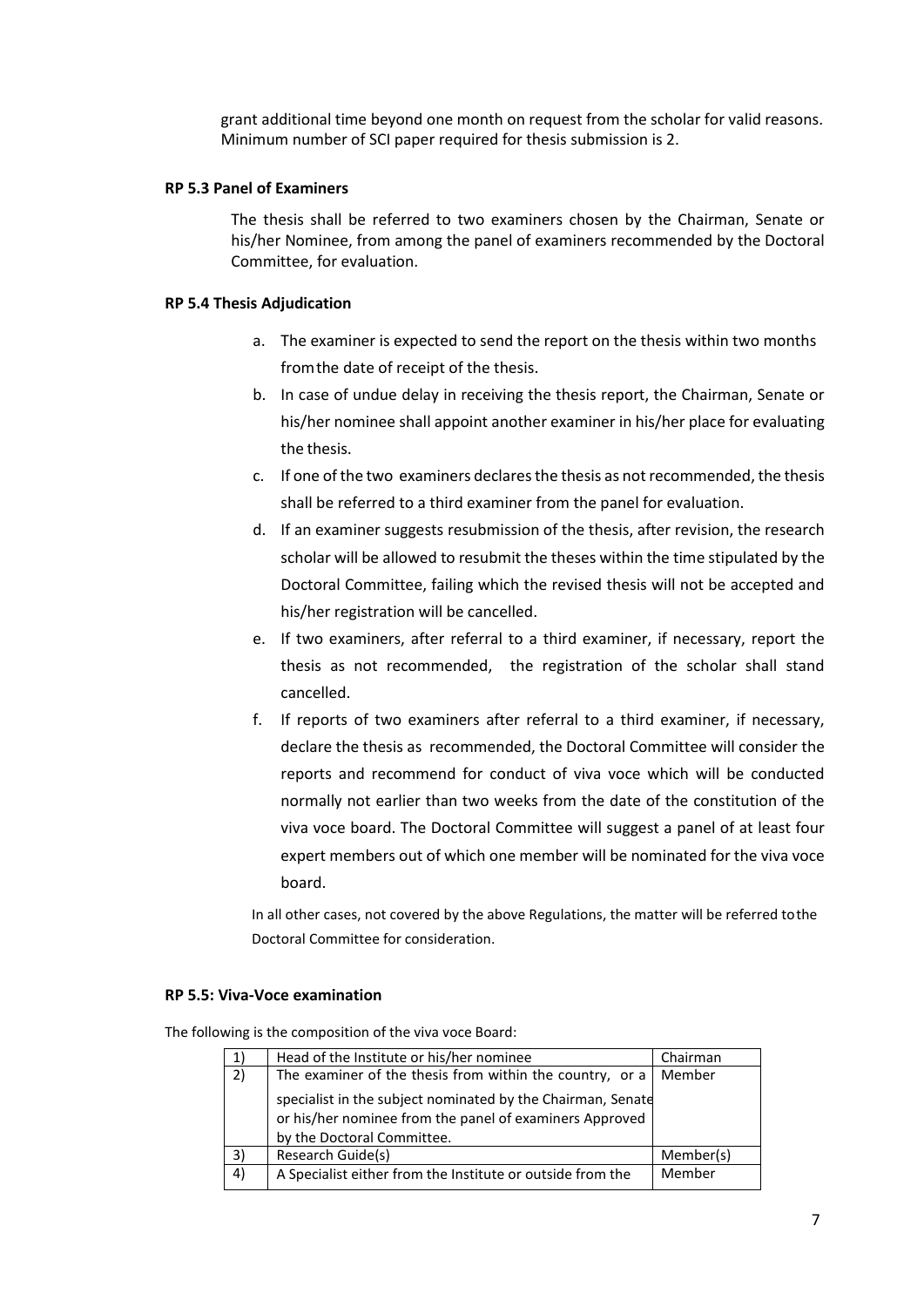| panel approved by the Doctoral Committee and nominated |  |
|--------------------------------------------------------|--|
| by the Chairman, Senate, or his /her nominee           |  |

- a) The Doctoral Committee members of the Research Scholar concerned will be inviteesto the viva voce.
- b) The viva voce board will examine the scholar on his/her thesis work and evaluate his/her performance as satisfactory or otherwise. The viva voce board will ensure that the scholar answers satisfactorily the questions raised by the thesis examiner(s).
- c) If the viva voce board declares the performance of the research scholarnot satisfactory, he/she may be asked to reappear for viva voce at a later date (not earlier than a month and not later than six months from the date of the first viva voce). On the second occasion, the viva voce board will also include the members of the Doctoral Committee.
- d) If the viva voce board on the second occasion also declares the performance of the research scholar not satisfactory, the matter will be referred to Senate for a decision.
- e) The viva voce board may also recommend revision to be made in the final version of the thesis after taking into consideration suggestions of the examiners who evaluated the thesis and the discussion at the viva voce. The Chairman of the viva voce board shall forward the thesis to the academic section certifying that the revisions recommended by the viva voce board, if any, have been incorporated in the copy of the thesis along with the report of the viva voce board.
- f) All the research scholars shall submit two copies of the final form of thesis in A4 size and an electronic version in PDF format after the viva voce board recommends the award of the Ph.D degree.

## **RP 5.6: Award of Ph.D Degree**

If the performance of the research scholar in the viva voce is satisfactory, he/she will be awarded Ph.D. degree on the recommendation of the Senate and with the approval of the Board of Governors of the Institute.

## **RP 5.7 Discipline**

Every scholar is required to observe disciplined and decorous behavior both inside and outside the campus and should not indulge in any activity, which will tend to bring down the prestige of the Institute.

Any act of indiscipline of a scholar reported to the Head of the Institute will be referred to a Discipline and Welfare Committee nominated by the Senate from time to time.

The committee will investigate the charges and will recommend suitable punishment, if it finds the charges substantiated.

The recommendation of the Committee will be considered by the Head of the Institute to take appropriate action.

Head of the Institute will report the action taken at the next meeting of the Senate.